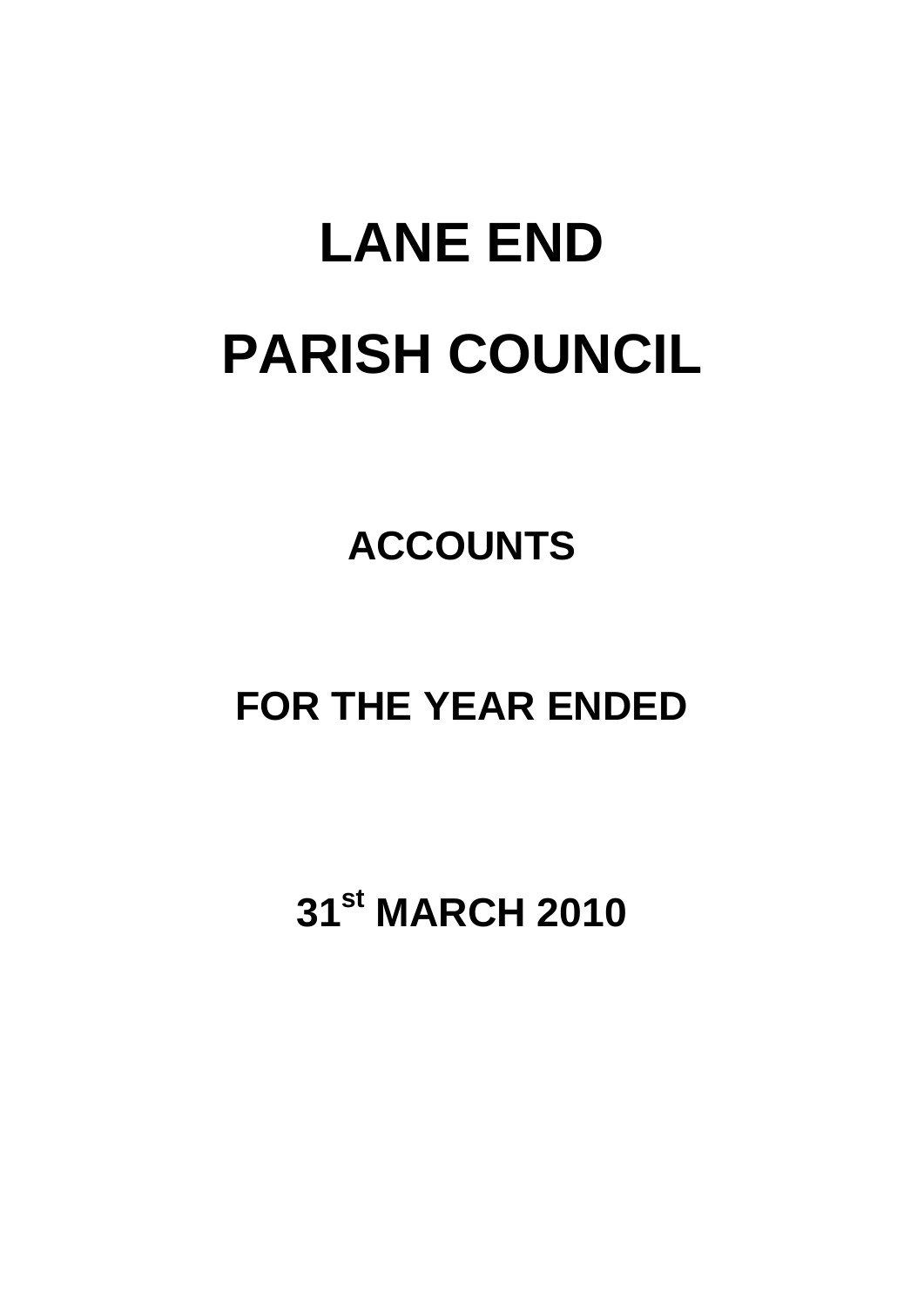### **LANE END PARISH COUNCIL Income and Expenditure Account for the year ended 31st March 2010**

| 2009      |                                 | 2010       |
|-----------|---------------------------------|------------|
|           | <b>INCOME</b>                   |            |
| 1,038     | Allotment Income                | 838        |
| 5,058     | Clarion                         | 5,776      |
| 6,078     | <b>English Nature Grant</b>     | 5,050      |
| 12,321    | Other Income                    | 96,272     |
| 541       | Interest                        | 34         |
| 95,000    | Precept                         | 105,000    |
|           |                                 |            |
| 120,036   | <b>INCOME TOTAL</b>             | 212,970    |
|           | <b>EXPENDITURE</b>              |            |
| 29,415    | Administration                  | 30,047     |
| 74        | Allotments                      | 611        |
| 512       | <b>Bus Shelters</b>             | 0          |
| 1,149     | Capital Expenditure             | $\Omega$   |
| 5,473     | Churchyard Maintenance          | 4,314      |
| 2,913     | Clarion                         | 5,063      |
| 500       | <b>Community Centre</b>         | 35         |
| 1,484     | Other Expenditure               | 1,491      |
| 13,980    | <b>Grass Cutting</b>            | 28,508     |
| 6,287     | Insurance                       | 6,977      |
| 1,313     | <b>Playing Fields</b>           | 1,137      |
| 766       | Parish Plan                     | 0          |
| 4,999     | S. 137 Payments                 | 4,000      |
| 21,606    | <b>Street Lighting</b>          | 25,417     |
| 90,471    | <b>EXPENDITURE TOTAL</b>        | 107,600    |
|           |                                 |            |
| 55,395    | Balance as at 01/04/09          | 84,960     |
| 120,036   | Add Total Income                | 212,970    |
| 175,431   |                                 | 297,930    |
| $-90,471$ | <b>Deduct Total Expenditure</b> | $-107,600$ |
| 84,960    | Balance as at 31/03/10          | 190,330    |
|           |                                 |            |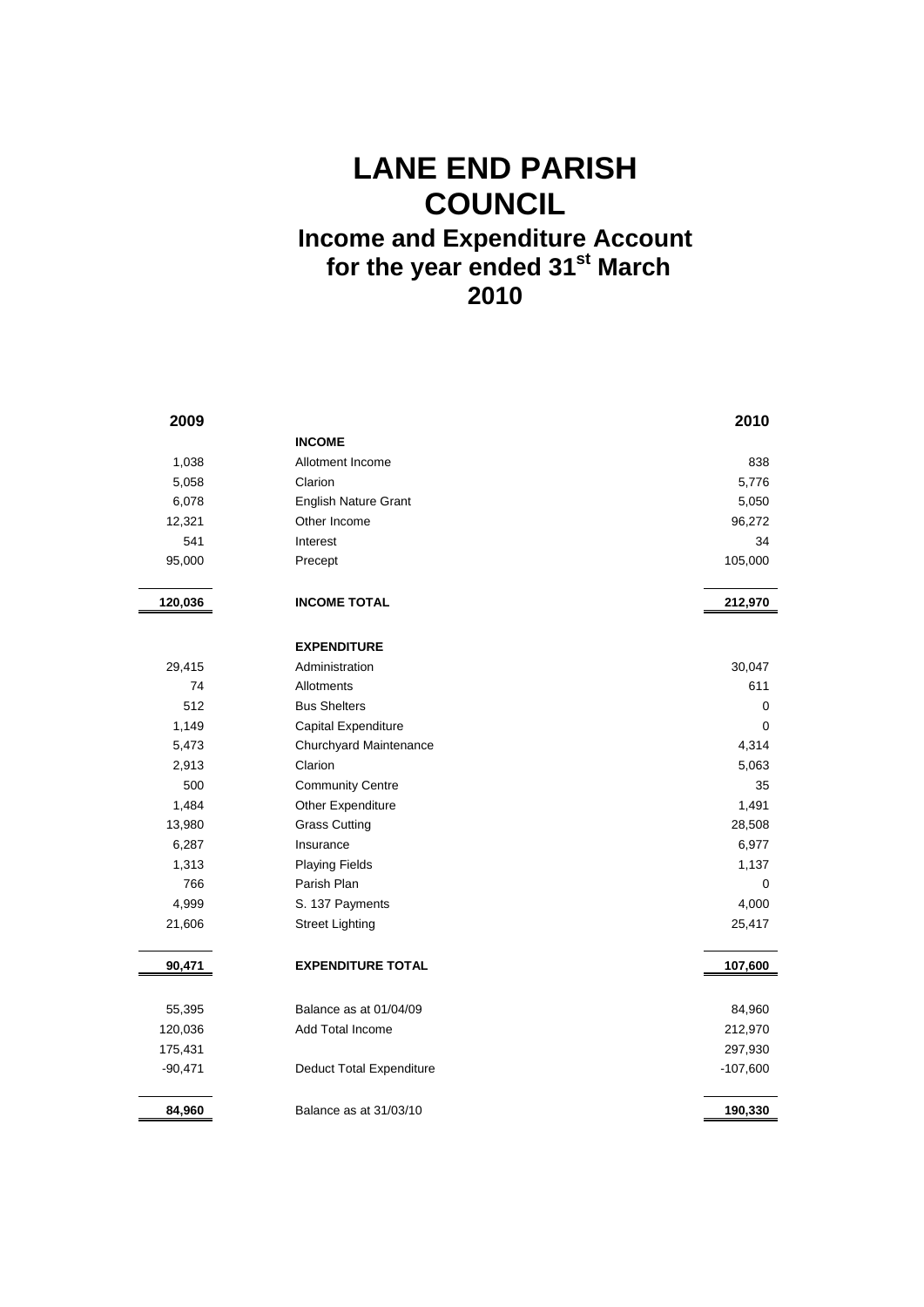### **LANE END PARISH COUNCIL BALANCE SHEET AS AT 31st MARCH 2010**

### **2009 2010 CURRENT ASSETS**  73,362 Cash in Hand & at Bank 179,226 10,040 VAT Recoverable 9,895 1,169 Debtors 1,990 1,025 Payments in Advance 0 **85,596 TOTAL CURRENT ASSETS 191,111 85,596 TOTAL ASSETS 191,111**  636 **CURRENT LIABILITIES** 781 **84,960 NET CURRENT ASSETS 190,330 REPRESENTED BY: 84,960 GENERAL FUND 190,330**

#### **Signed Signed**

**Chairman Responsible Financial Officer** 

**Date** Date Date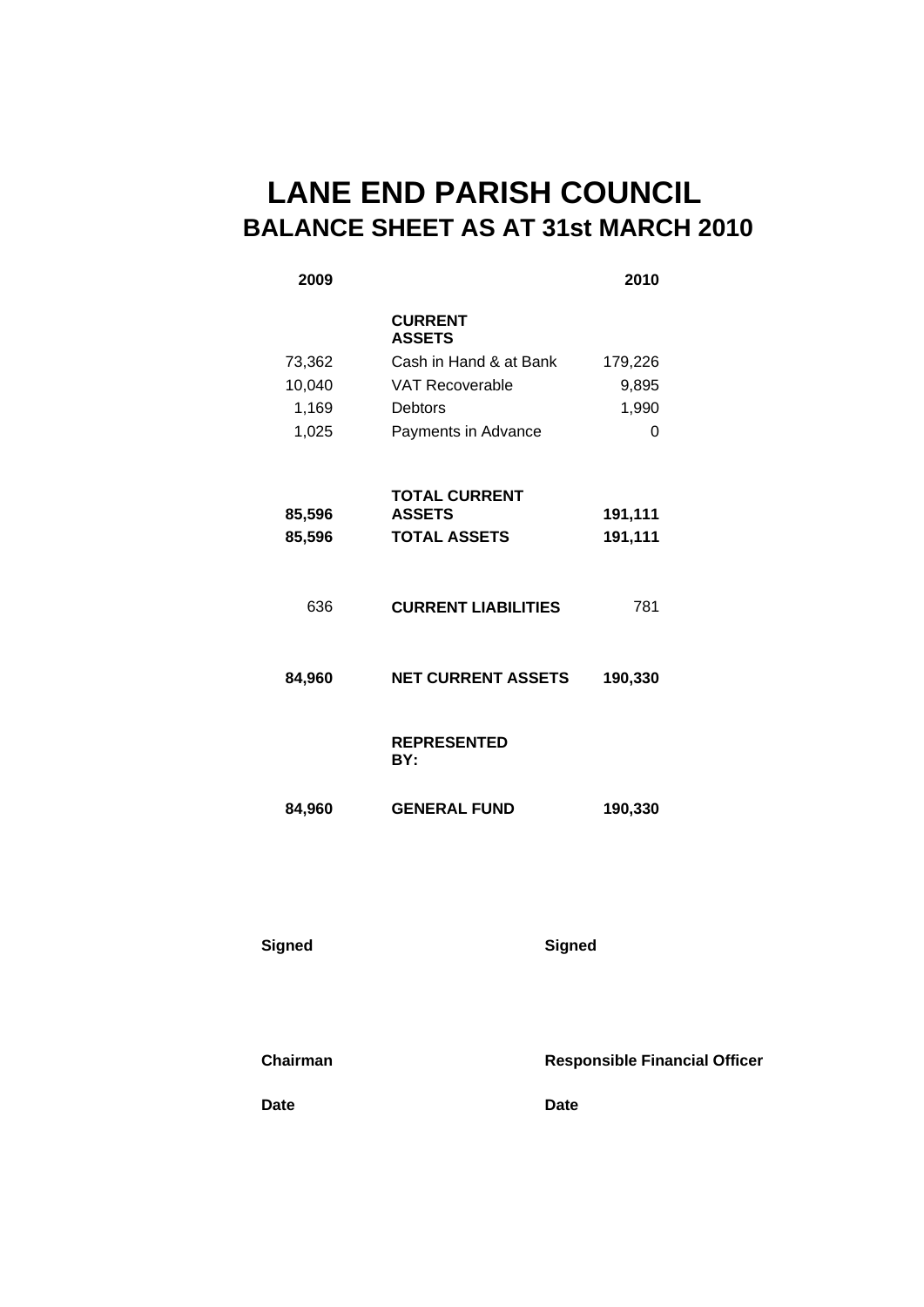#### **LANE END PARISH COUNCIL**

#### **ACCOUNTS FOR THE YEAR ENDED 31 MARCH 2010**

#### **SUPPORTING NOTES**

Assets

All assets in the Council's possession on 01/04/1972 are shown as acquired on that date irrespective of the actual date of acquisition.

All assets held on behalf of the community such as Commons, playing fields etc are assigned a nominal value of £1. Assets have been depreciated in order to reflect their current value. A *de minimus* value of £1000 is taken for all assets.

At 31 March 2010 the following assets were held:

|                                                    | $\pounds$ |
|----------------------------------------------------|-----------|
| <b>Moorend Common</b>                              | 1         |
| Moor Common                                        | 1         |
| Land on Simmons Way (Oakshaw)                      | 1         |
| Village Green                                      | 1         |
| <b>Playing Fields</b>                              |           |
| Pavilion                                           | 48,755    |
| <b>Tractor</b>                                     | 50        |
| Children's Play Equipment and Fence                | 9,493     |
| <b>All Weather Courts</b>                          |           |
| <b>Equipment for All Weather Courts</b>            | 100       |
| Flood Lighting to All Weather Courts               | 1000      |
| <b>Basketball Rings</b>                            | 100       |
| Secure Equipment Store                             | 1500      |
| Car Park                                           |           |
| Waste Bin                                          | 100       |
| <b>Various Seats</b>                               | 1         |
| Street Lighting $-237$ lamps $+13$ footpath lights | 105,117   |
| <b>Chalky Field Allotments</b>                     | T         |
| <b>Sandy Field Allotments</b>                      | 1         |
| Photocopier and Computer                           | 300       |
| <b>Bus Shelters</b>                                | 1         |
| <b>Filing Cabinets</b>                             | 30        |
| Total                                              | 166,556   |

2. Leases As at 31 March 2010 the following leases were in operation: The playing fields and pavilion were leased to Lane End Sports Association for 10 years from 01/04/88. Plans are being developed for the future of the pavilion and playing fields and in the meantime, the lease has been extended on an annual basis. The rent is nominally £500 but is rebated as a grant to the Sports Association.

#### 3. **Borrowings**

As at the close of business on 31 March 2010 there were no loans outstanding by or to the Council.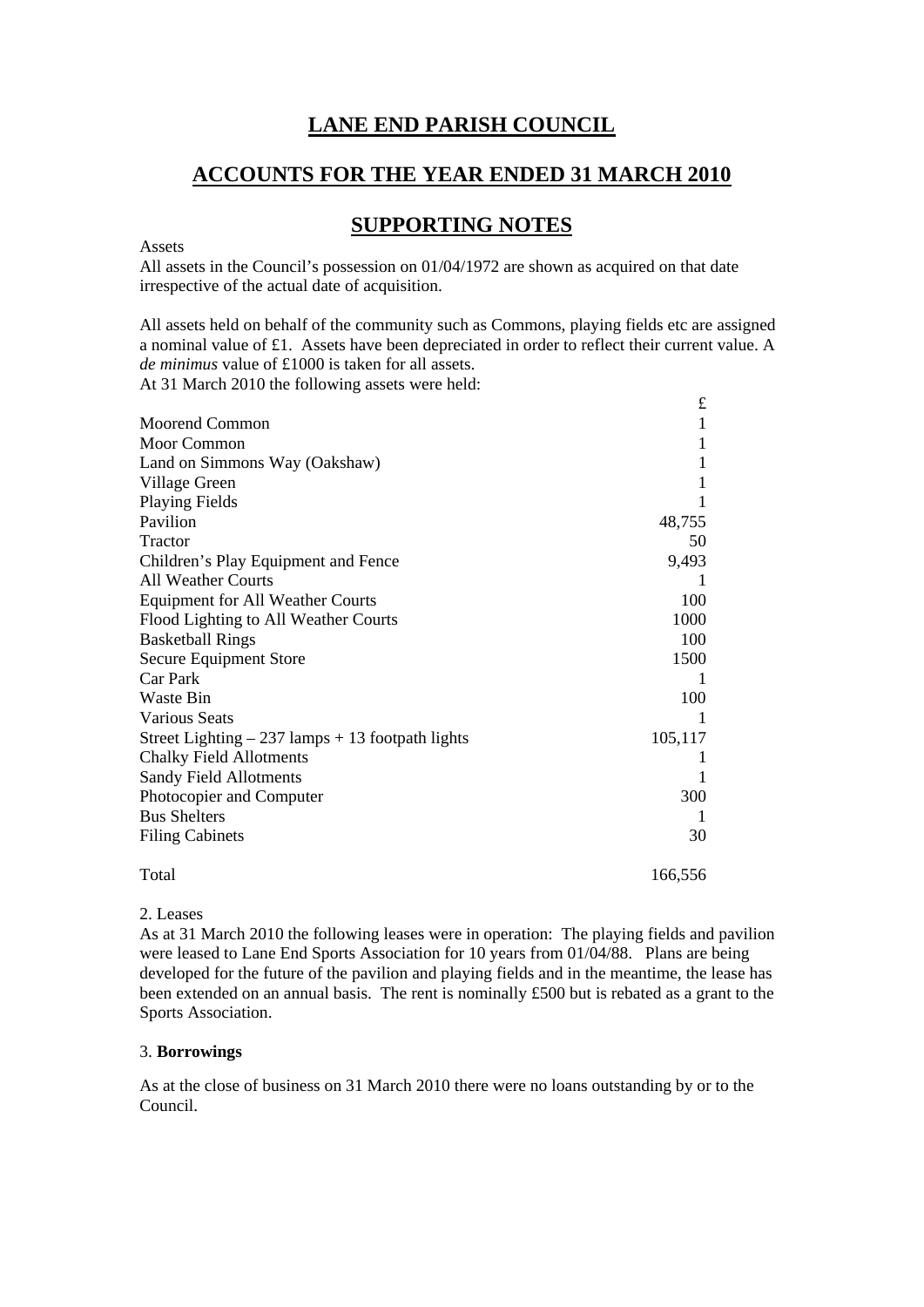#### **4. Debtors and Creditors**

As at 31 March 2010 debts of £11884.56 were outstanding, and due to the Council. This consisted of the VAT refund of £9,894.56 and sundry debtors of £1,990.00. Creditors were £780.82.

#### **5. Payments in Advance**

None

#### **6. Contingent Liabilities**

The Parish Council has no contingent liabilities.

#### **7. Pensions**

One employee is a member of the Buckinghamshire County Council Pension Fund.

#### **8. S137 Payments**

Under Section 137 of the Local Government Act 1972 the Parish Council is allowed to spend £6.15 per head of electorate for the benefit of people in the area on activities or projects not specifically authorised by other powers. The number of electors is 2533 and therefore the limit for this Council in the year ended 31 March 2010 is **£15,577.95** and the payments were as follows:

| Donation | £2000 |
|----------|-------|
| Donation | £500  |
| Donation | £500  |
| Donation | £500  |
| Donation | £1000 |
|          |       |

Total: **£4500.00** 

In addition, £500 has been returned to Lane End Parish Council from Lane End Methodist Society, a donation previously given under s137.

#### **9. Agency Work**

There was no Agency work carried this year.

#### **10. Advertising and Publicity**

There were no advertising or publicity costs in this financial year.

#### **Approved by the Council**

Signed:……………………………………………Signed……………………………………

| <b>Chairman</b> | <b>Responsible Finance Officer</b> |
|-----------------|------------------------------------|
|                 |                                    |

#### **Lane End Parish Council**

**Notes by Internal Auditor in connection with the requirement to review the effectiveness of the internal audit**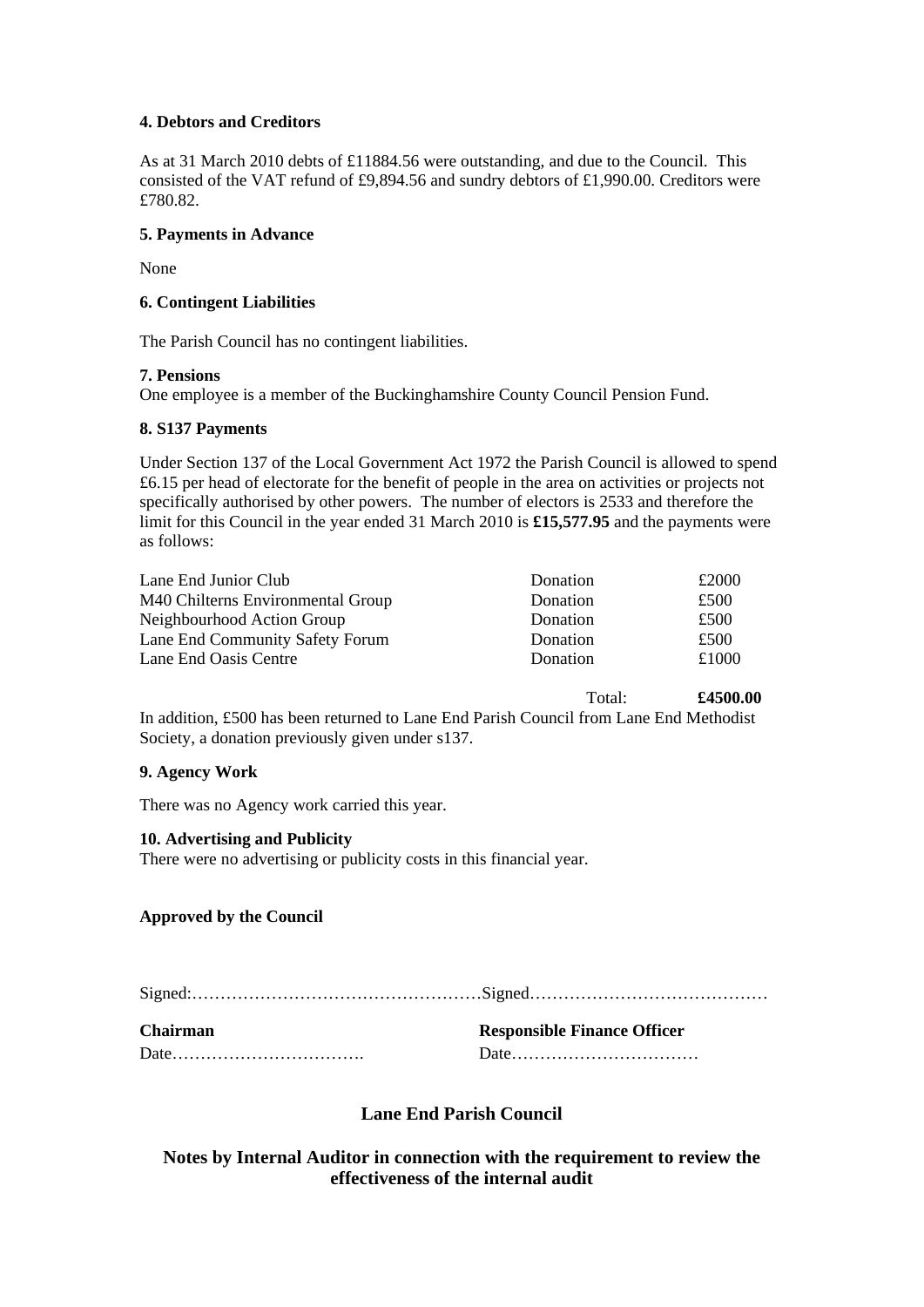#### **Independence**

I confirm that I have no connection with any of the Councillors or Officers of Lane End Parish Council

#### **Competence**

I worked for a major clearing bank for over 32 years and during that time I was required to have an understanding of accounting procedures. During my career I became an associate member of the Institute of Bankers.

I have undertaken the internal audit of Lane End Parish Council since 2003 and I also undertake the internal audit of another Parish Council.

I also undertake several independent examinations for registered charities.

#### **Scope of the Internal Audit**

I plan the internal audit to cover the following headings:

#### **Bookkeeping**

Evidence that a proper system for recording income and expenditure is in place This will include a review of the various bank accounts and a **sampling** of the entries to satisfy myself that proper invoices are in place in respect of expenditure and that income is being recorded.

#### **Note that I do not check every entry passing through the bank accounts**.

I check that bank reconciliations have taken place during the year and check the reconciled bank balances against the yearend financial statements.

I sample Petty Cash entries where such a system is operated. However there is no system operated by this Council

#### **Internal Controls:**

I check that there appears to be an adequate system of internal controls in respect of the issuing of cheques against invoices and the reporting of expenditure and income to members of the Council.

I check that a RFO has been appointed.

I check that adequate procedures appear to be in place in connection with purchase orders.

I check to see if a review of the Standing Orders has taken place during the year and that such orders appear to be being complied with.